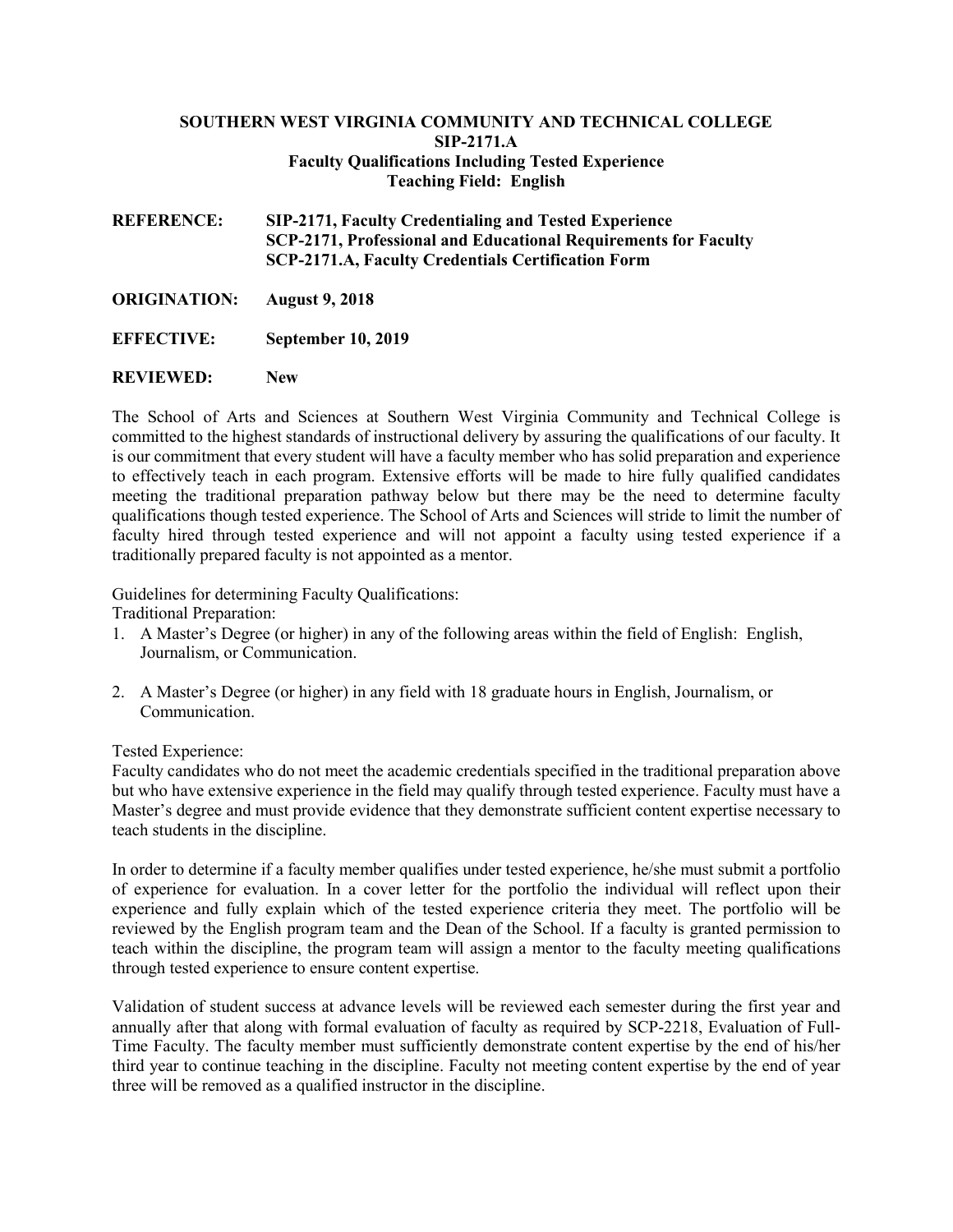To qualify under tested experience, the faculty candidate must have a Master's Degree in any field and must satisfy either:

- 1. one (1) of the four Group A criteria and two (2) of the Group B criteria, or
- 2. two  $(2)$  of the Group A criteria and one  $(1)$  of the Group B criteria.
- 3. Consideration  $\overline{\text{may}}$  be given to candidates with three (3) of the Group B criteria.

| #                           | Group A Criteria                                     | <b>Evidence Required</b>               |  |
|-----------------------------|------------------------------------------------------|----------------------------------------|--|
|                             | At least 12 graduate credit hours in English,        | Graduate transcript                    |  |
|                             | Journalism, or Communication                         |                                        |  |
| $\mathcal{D}_{\mathcal{L}}$ | Bachelor's Degree in English, Journalism, or         | Transcript                             |  |
|                             | Communication                                        |                                        |  |
| $\mathcal{E}$               | National Board for Professional Teaching Standards   | Copy of Certificate or other written   |  |
|                             | Certificate in English, Adolescent and Young         | evidence of successful completion.     |  |
|                             | Adulthood with documentation of teaching             |                                        |  |
|                             | collegial-level outcomes.                            |                                        |  |
| $\overline{4}$              | Fellowships, awards, or recognitions for excellence  | Letter or certificate attesting to the |  |
|                             | related to the teaching of English at the collegial- | award or recognition and the degree of |  |
|                             | level from national or state professional            | collegial-level outcomes.              |  |
|                             | organizations.                                       |                                        |  |

| #              | <b>Group B Criteria</b>                                 | <b>Evidence Required</b>                  |
|----------------|---------------------------------------------------------|-------------------------------------------|
| 1              | Three (3) years or more of High School Advanced         | Student and supervisor course             |
|                | Placement English teaching with advanced                | evaluations affirming teaching            |
|                | (collegial-level) outcomes.                             | effectiveness and three years a data      |
|                |                                                         | documenting student exam scores at or     |
|                |                                                         | above national average for advanced       |
|                |                                                         | placement                                 |
| 2              | Three $(3)$ or more years of work experience in the     | Letter from supervisor or client          |
|                | field.                                                  | attesting to effective field related      |
|                |                                                         | performance and documentation of          |
|                |                                                         | advanced performance.                     |
| 3              | Peer reviews affirming English teaching                 | Three or more letters of                  |
|                | effectiveness.                                          | recommendation from faculty or            |
|                |                                                         | administrators who have observed the      |
|                |                                                         | faculty member effectively teaching       |
|                |                                                         | advanced (collegial level) outcomes.      |
| $\overline{4}$ | Extensive presentations at national, regional, or state | Paper shared at conference and            |
|                | peer-reviewed English conferences/workshops             | conference proposal with presenter        |
|                | showcasing collegial-level content.                     | letter of acceptance, presenter           |
|                |                                                         | certificate or similar evidence.          |
| 5              | Extensive participation in nationally normed            | Letter from organization, certificate, or |
|                | English assessment activity, such as Advanced           | similar evidence to document collegial    |
|                | Placement scoring in English or related field, item     | level performance.                        |
|                | writing for national English competition at the         |                                           |
|                | collegial-level.                                        |                                           |
| 6              | Extensive leadership in collegial-level English         | Letter of appointment, organizational     |
|                | professional organization.                              | chart, or similar evidence.               |